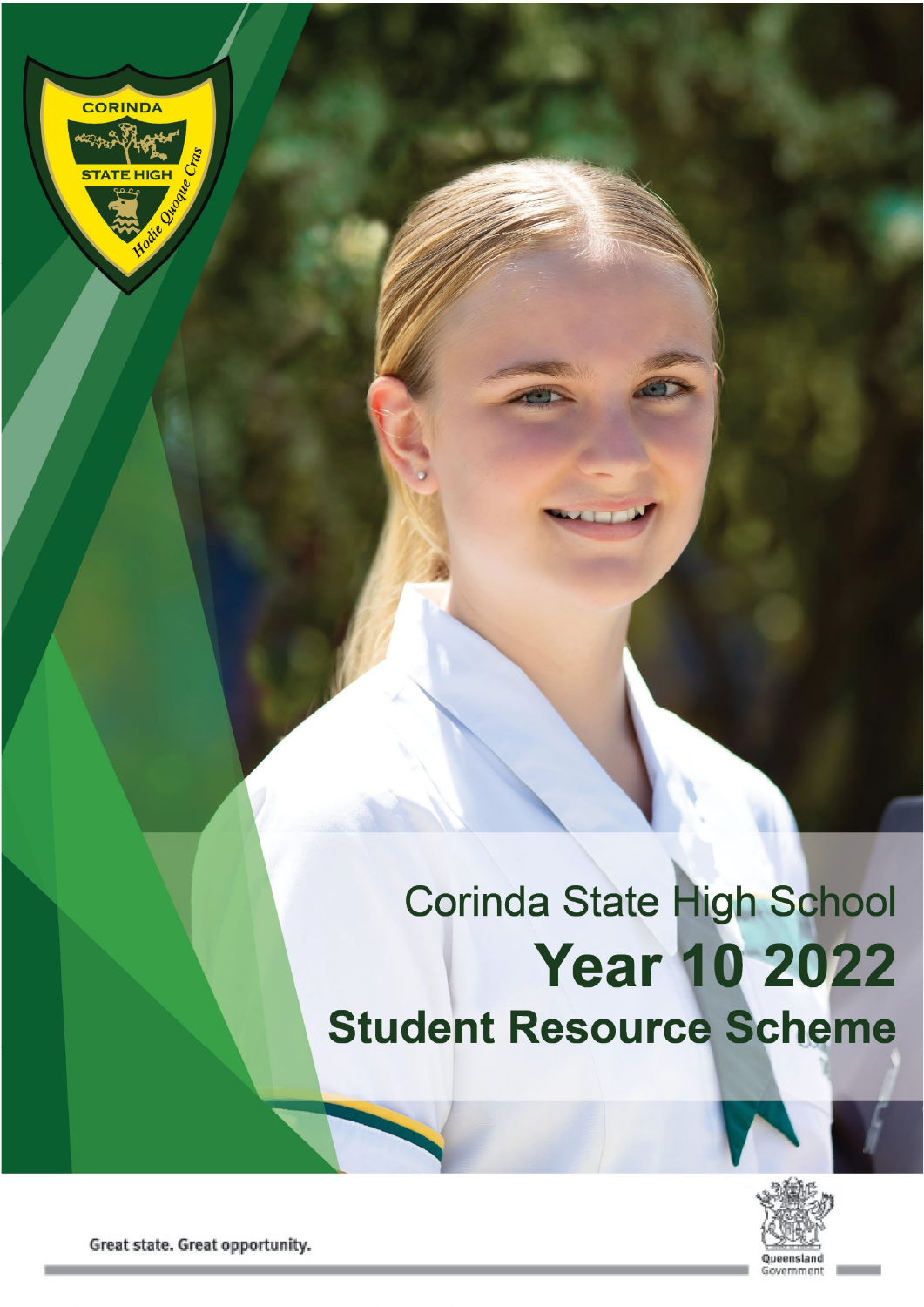

Dear Parents/Guardians

At Corinda State High School we are proud to offer a rich and varied curriculum that engages students and prepares them for a successful future. We provide a world-class standard of education for students both inside and outside the classroom.

To achieve great educational outcomes and prepare our students for their future pathways, Corinda State High School provides many resources to assist with student learning. The size, complexity and range of programs on offer at the school place demands on resourcing and the Queensland Government supports children's education by providing funding for instruction (teachers), facilities (school grounds and buildings) and administration (staff to run the school). Funding to schools does not extend to individual student resources such as textbooks, equipment for personal use and many items used by students in the classroom.

Corinda State High School offers a Student Resource Scheme (SRS) to assist parents and carers in providing the resources necessary for their student's schooling. The SRS is directed by the P&C Association by is administered by the school. The purpose of the scheme is to provide parents and carers with a cost effective alternative to purchasing textbooks, resources, consumables and materials from elsewhere, through reduced prices gained from the school's bulk purchasing processes.

The scheme operates under the policy and guidelines of the Department of Education and Training (DET) and is endorsed annually by the P&C Association.

Participation in this scheme is voluntary; however, I can sincerely say that what we are providing is exceptional value. Before you make a decision, please read the contents of this document to understand the financial saving and your obligations whilst in this scheme.

I look forward to your support in ensuring our students start day one prepared and resourced for the academic challenges ahead.

Helen Jamieson Executive Principal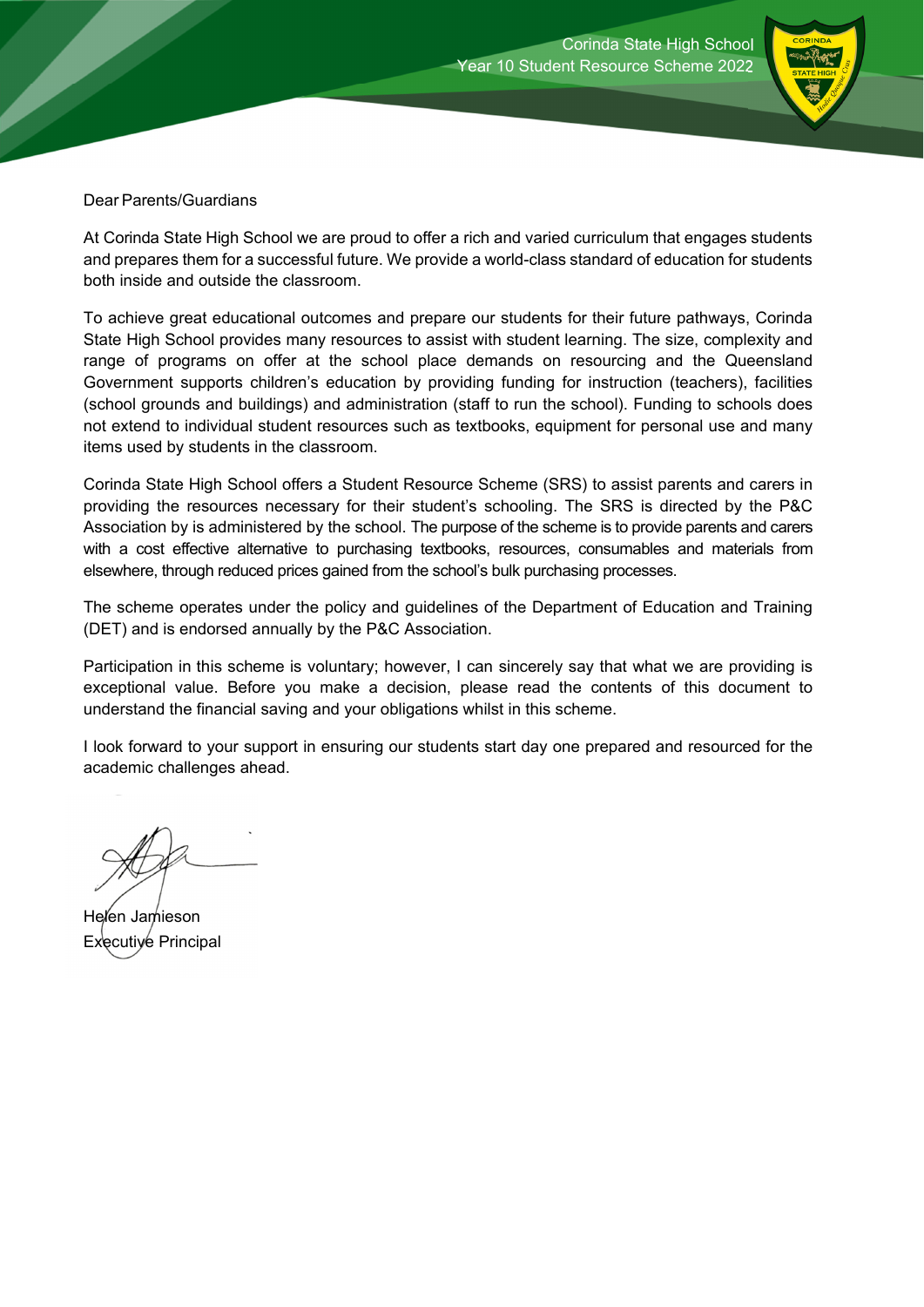

#### **Summary of Fees**

The 2022 SRS fees are broken down into the following sections:

- **Part A:** Includes textbooks, student diary, student ID and general basic resources for all subject areas, applies to all students.
- **Part B:** Includes additional resource materials and consumables to enhance student learning outcomes; applies to all students.
- **Part C:** Includes fees for students enrolled in specific elective subjects years 10, 11 and 12 only.
- **Part D:** Includes fees for students enrolled in Excellence and Honours Programs.
- **Part E:** Includes fees for student enrolled in the Instrumental Music Program.
- **Part F:** Includes fees for students enrolled in a VET course years 11 and 12 only.

The SRS provides the entire package for the specified participation fee and is not available in part.

#### **Textbook and Resource Allowance (TRA) Government Contribution**

Every eligible student in years 7-12 at Corinda State High School receives financial assistance from the Department of Education to offset the costs of textbooks and resources. This assistance is provided to the school once a year in the form of a Textbook and Resources Allowance (TRA). The school retains this allowance to offset the costs to parents as detailed in the fees area of this document.

The SRS invoices you receive will be the full cost (SRS Part A) of participation in the SRS minus TRA already held by the school.

#### **How do I participate in the Scheme?**

Parents and carers wishing to take advantage of the services outlined and agreeing to the conditions therein should complete and return the attached SRS 2022 Participation Agreement form to the Student Services office, with payment by the due date 29/01/2022. Payment of the participation fee implies acceptance of the SRS including the Terms and Conditions, irrespective of whether or not the signed form has been returned. Parents are only required to complete the SRS Participation Agreement form once for the duration of their student's enrolment.

#### **Non-Participation**

Parents and carers who do not wish to participate in the scheme should complete and tick the nonparticipation option on the agreement form and return it to the school Student Services office. These parents and guardians will receive a credit from the school to the value of the Government Allowance (TRA) for their child and will be required to provide all necessary textbooks and resources. A list of the text books and resources will be provided by the school.

#### **Invoicing and Payment of Fees**

- **Part A:** will be invoiced in November 2021 and payment is required by the 29/01/2022 to ensure students have access to all textbooks and resources to begin the year.
- **Part B:** Subject levies will be invoiced in week 2 of 2022 and due by the 01/04/2022.
- **Part C:** Elective subject levies will be invoiced in week 2 of 2022 and are due by the 01/04/2022. Students are invoiced for their selected two (2) elective subjects only.
- **Part D:** Excellence and Honours programs will be invoiced in November 2021 and require full payment before commencing in the program by 28/01/2022 (with the exception of Tennis Excellence – Tennis will be due in four equal payments before the start of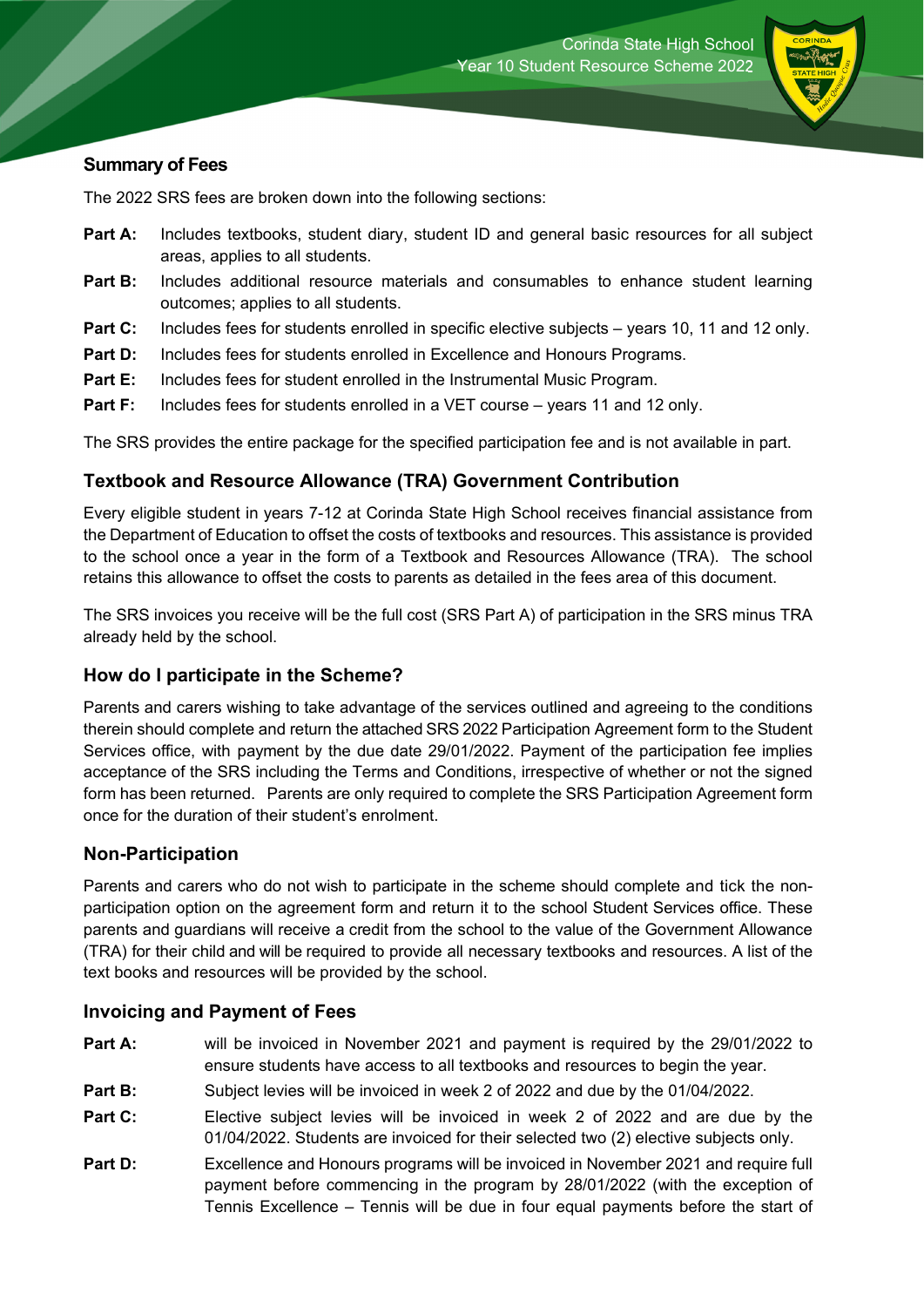

each term).

- **Part E:** Instrumental Music Program invoices will be issued in week 2 of 2022 and due by 01/04/2022.
- **Part F:** VET course payments are dependent upon the course provider.

#### **Payment Plans**

Parents requesting a payment plan must have established their payment schedule before 7 February 2022 in order to prevent any delay in the issue of textbooks or resources to their student.

#### **Non Payment of Fees**

Fees apply to all students and it is essential that they are paid so that resources can be provided to teachers and students in the classroom. Corinda State High School ensures that classrooms are well resourced and to a high standard. This cannot happen without your support.

Students with outstanding fees may be denied the opportunity to participate in non-compulsory school activities. Students will not be provided with resources until outstanding fees from previous year/s have been paid.

As per the terms and conditions of the SRS Participation Agreement signed by parents prior to enrolment:

- *23. Non-payment of the participation fee by designated payment date(s) may result in debt recovery action in accordance with the Department's Debt Management Procedure. In such cases, the principal may:* 
	- *Withdraw the student's participation in the SRS*
	- *Require the return of items provided by the SRS*
	- *Withhold the provision of any further items under the SRS*
	- *Refuse participation in the SRS where participation fees are overdue from a previous year*
	- *Exclude the student from optional, non-curricular activities; and/or*
	- *Initiate debt recovery action*

#### **Pro-Rata Refunds**

Student/s leaving the school or transferring to another may be entitled to a pro-rata refund of fees paid to the school and the Textbook and Resource Allowance. The pro-rata refund is based on a 40-week school year, and excludes costs of ID card, student planner, online subscriptions, workbooks and the non-refundable confirmation fee. Please refer to the school website for the Refund policy.

#### **Student Services**

Our Student Services is located in D Block and can be accessed by entering the Administration on any school day between the hours of 8.00 am and 1.30 pm. Trading hours are extended in the first and final weeks of each school year and can be found on our school website. Please note that for security reasons, Education Queensland does not permit payment details to be taken over the telephone.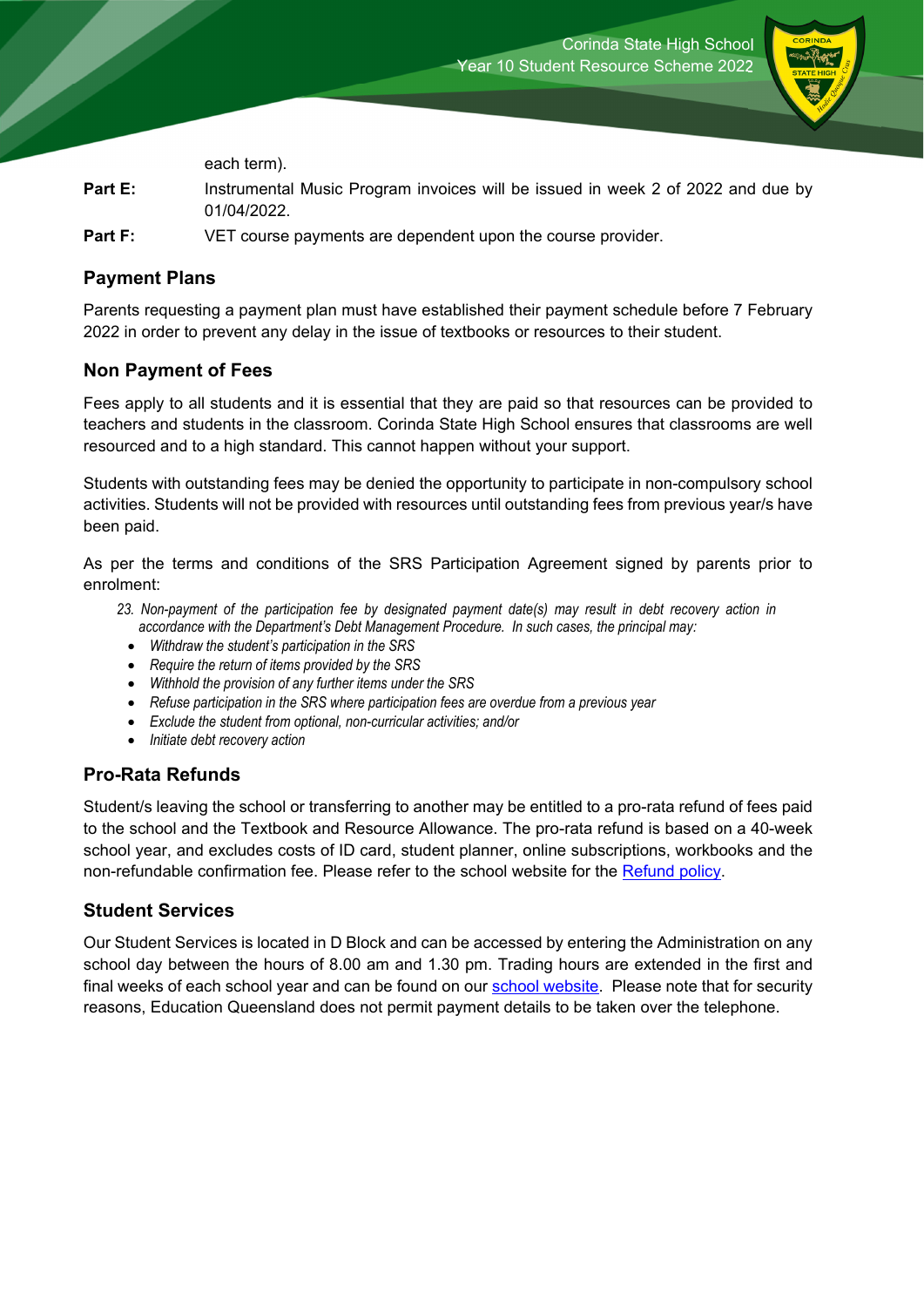

### **Resource Scheme – Part A & B**

| <b>PART A: STUDENT RESOURCE SCHEME</b><br>Part A invoiced: 09/11/2021<br>Payment Due: 29/01/2022 |                                                                                                                                                                                                                                                                                                                                                                                                                                                                                                                                                                                                                                                   | These fees apply to<br>all year 10 students |                                             |
|--------------------------------------------------------------------------------------------------|---------------------------------------------------------------------------------------------------------------------------------------------------------------------------------------------------------------------------------------------------------------------------------------------------------------------------------------------------------------------------------------------------------------------------------------------------------------------------------------------------------------------------------------------------------------------------------------------------------------------------------------------------|---------------------------------------------|---------------------------------------------|
| <b>All Subject Areas</b>                                                                         | Inclusive of core curriculum learning resources:<br>teacher prepared materials for distribution,<br>photocopying of class resources,<br>$\sim$<br>textbooks (hardcopy and online, class set of books, novels,<br>eBooks, eLearning platforms (e.g. Turnitin and ClickView),<br>atlas, dictionary, thesaurus,<br>general classroom consumables,<br>ID Card, Student Diary<br>personal printing allowance<br>administration of the SRS<br>PPE and supplies for experiments<br>English guest performances and authors<br>Online learning programs SmartLab and Problemo, STILE and<br>$\blacksquare$<br>Write that Essay<br>Access to storage locker |                                             | \$390.00                                    |
| <b>TOTAL PART A</b>                                                                              |                                                                                                                                                                                                                                                                                                                                                                                                                                                                                                                                                                                                                                                   |                                             | \$390.00                                    |
| <b>PART B: CORE SUBJECT / SCHOOL FEES</b><br>Part B invoiced: 05/02/2022                         | Payment Due: 01/04/2022                                                                                                                                                                                                                                                                                                                                                                                                                                                                                                                                                                                                                           |                                             | These fees apply to<br>all year 10 students |
| <b>SPORT</b>                                                                                     | <b>District Affiliation Fee</b><br>(compulsory registration requirement for all students from all state schools)                                                                                                                                                                                                                                                                                                                                                                                                                                                                                                                                  |                                             | \$<br>15.00                                 |
| <b>STUDENT WELLBEING</b>                                                                         | Social and emotional development programs<br>Positive Education & wellbeing programs<br>Student leadership programs                                                                                                                                                                                                                                                                                                                                                                                                                                                                                                                               |                                             | 35.00<br>\$                                 |
| <b>TECHNOLOGY</b><br><b>SERVICE LEVY</b>                                                         | Services over and above what the government provides including<br>basic diagnosis and advice for BYOD devices, hot-swap program<br>and Liaison with vendors for repairs, warranty claims and<br>accidental damage claim support. Onsite management support,<br>user and network connection, software use and hardware<br>maintenance advice                                                                                                                                                                                                                                                                                                       |                                             | \$<br>50.00                                 |
| <b>CAREER EDUCATION</b>                                                                          | <b>Career Education Program</b>                                                                                                                                                                                                                                                                                                                                                                                                                                                                                                                                                                                                                   |                                             | 30.00<br>\$                                 |
| <b>ACTIVE</b><br><b>VOLUNTEERING</b>                                                             | Active Volunteering Program                                                                                                                                                                                                                                                                                                                                                                                                                                                                                                                                                                                                                       |                                             | 20.00<br>S                                  |
| <b>TOTAL PART B</b>                                                                              |                                                                                                                                                                                                                                                                                                                                                                                                                                                                                                                                                                                                                                                   |                                             | \$150.00                                    |
| <b>TOTAL PART A AND B</b>                                                                        | FEE APPLIES TO ALL YEAR 10 STUDENTS→                                                                                                                                                                                                                                                                                                                                                                                                                                                                                                                                                                                                              |                                             | \$540.00                                    |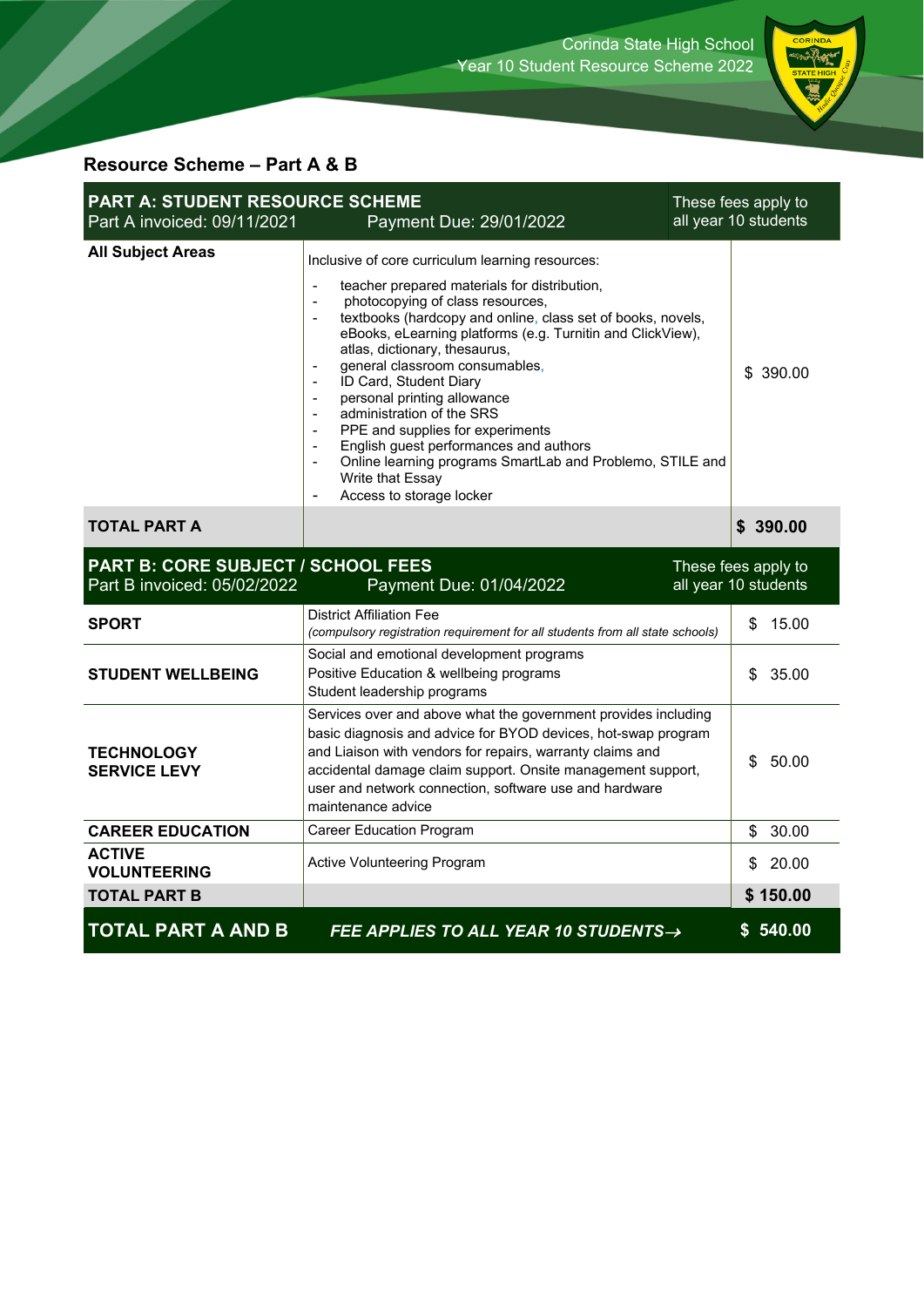

# **Resource Scheme – Part C, D & E**

| <b>PART C: ELECTIVE SUBJECT FEES</b><br>Part C invoiced: 05/02/2022<br>Payment Due: 01/04/2022    |                                                                           | Fees apply to students<br>enrolled only |  |
|---------------------------------------------------------------------------------------------------|---------------------------------------------------------------------------|-----------------------------------------|--|
| <b>DIGITAL TECHNOLOGY &amp;</b>                                                                   | Digital Technology (DIG)                                                  | \$15.00                                 |  |
| <b>BUSINESS</b>                                                                                   | <b>Business Enterprise Studies (BES)</b>                                  | \$45.00                                 |  |
| <b>INDUSTRIAL</b><br><b>TECHNOLOGY &amp; DESIGN</b>                                               | Introduction to Construction (ICO)                                        | \$45.00                                 |  |
|                                                                                                   | Introduction to Design (IRD)                                              | \$40.00                                 |  |
|                                                                                                   | Introduction to Electro-technology (ITE)                                  | \$80.00                                 |  |
|                                                                                                   | Introduction to Engineering (IEN)                                         | \$55.00                                 |  |
|                                                                                                   | Introduction to Engineering Pathways (EPA)                                |                                         |  |
|                                                                                                   | Introduction to Furnishing (ITF)                                          | \$55.00                                 |  |
|                                                                                                   |                                                                           | \$85.00                                 |  |
| <b>LANGUAGES</b>                                                                                  | Education Perfect Online Program: Access from home and school.            | \$20.00                                 |  |
| <b>MATHEMATICS</b>                                                                                | Maths Extension (MAT)                                                     | \$18.00                                 |  |
| <b>SERVICE INDUSTRY &amp;</b>                                                                     | Design Technology-Fashion (DTF)                                           | \$35.00                                 |  |
| <b>FOOD SCIENCE</b><br><b>TECHNOLOGY</b>                                                          | Food & Nutrition (FNT)                                                    | \$80.00                                 |  |
|                                                                                                   | Hospitality (HPT)                                                         | \$80.00                                 |  |
|                                                                                                   | Agriculture (AGT)                                                         | \$35.00                                 |  |
| <b>THE ARTS</b>                                                                                   | Dance (DNX)                                                               | \$160.00                                |  |
|                                                                                                   | Drama (DRA)                                                               |                                         |  |
|                                                                                                   | Introduction to Media (IME)                                               | \$130.00                                |  |
|                                                                                                   | Music (MUS)                                                               | \$80.00                                 |  |
|                                                                                                   | Visual Art (ART)                                                          | \$37.00                                 |  |
|                                                                                                   |                                                                           | \$85.00                                 |  |
| These fees apply<br><b>PART D: EXCELLENCE &amp; HONOURS PROGRAMS FEES</b><br>to students enrolled |                                                                           |                                         |  |
| Part D invoiced: 09/11/2021                                                                       | Payment Due: 25/01/2022                                                   | only                                    |  |
|                                                                                                   | <b>English Honours</b>                                                    | \$30.00                                 |  |
| <b>ACADEMIC</b>                                                                                   | <b>Maths Honours</b>                                                      | \$35.00                                 |  |
|                                                                                                   | <b>Science Honours</b>                                                    | \$130.00                                |  |
|                                                                                                   | <b>Humanities Honours</b>                                                 | \$30.00                                 |  |
| <b>PERFORMING ARTS</b>                                                                            | Music Excellence                                                          | \$90.00                                 |  |
| <b>SPORTING</b>                                                                                   | Football (Soccer) Program<br>An additional fee for playing kit will apply | \$250.00                                |  |
|                                                                                                   | Tennis Program                                                            | \$2,000.00                              |  |